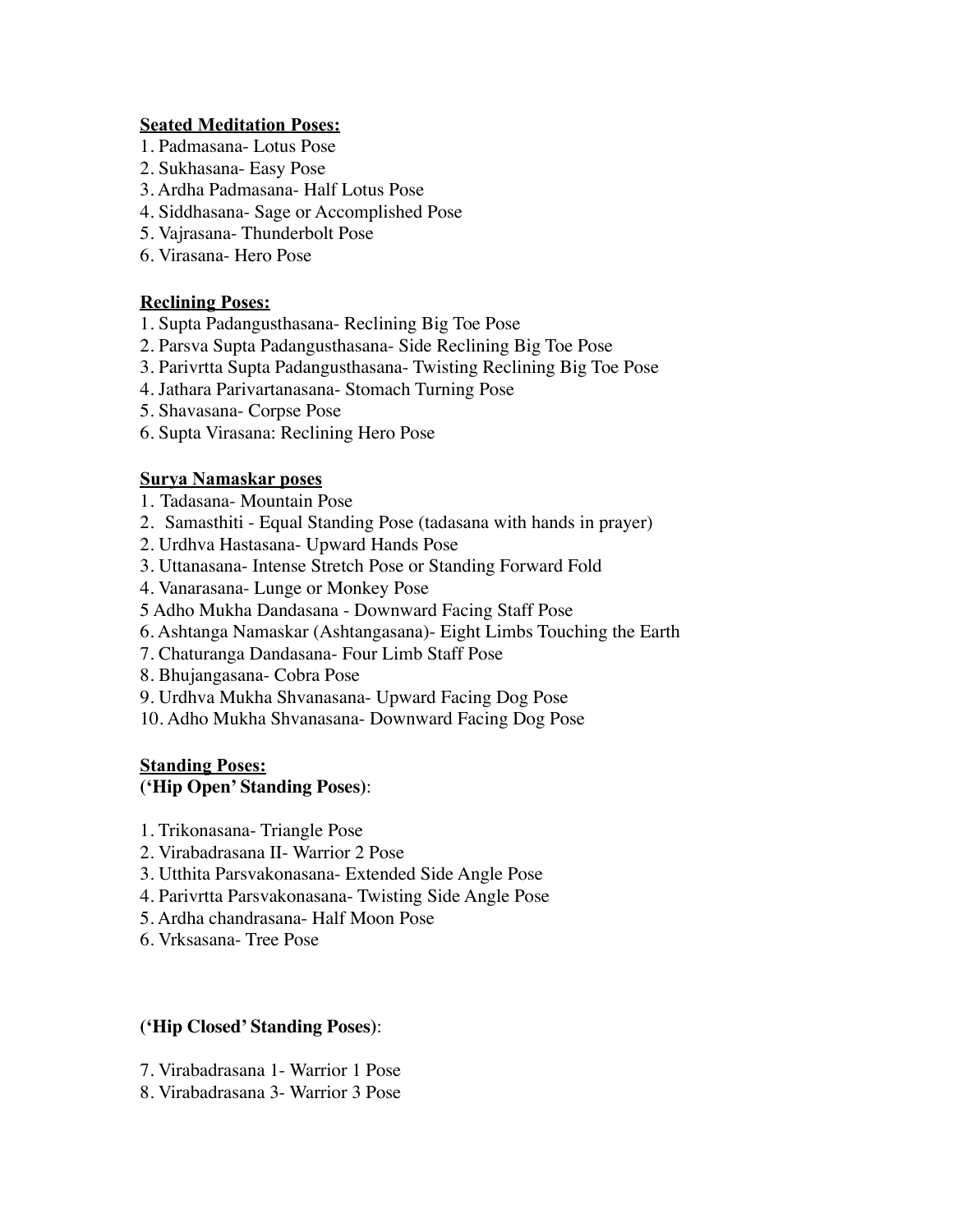- 9. Prasarita Padottanasana- Expanded Foot Pose
- 10. Parsvottanasana- Intense SideStretch Pose
- 11. Utkatasana- Powerful/Fierce Pose or 'Chair' Pose
- 12. Uttitha Hasta Padangustasana- Extended Hand to Big Toe Pose
- 13. Natarajasana- Dancer's Pose
- 14. Parivrtta Trikonasana- Twisting Triangle Pose

### **Hip and shoulder openers:**

- 1. Eka Pada Raja Kapotasana- Pigeon Pose
- 2. Baddha Konasana- Bound Angle Pose
- 3. Supta Baddha Konasana- Reclining Bound Angle Pose
- 4. Gomukhasana- Cow Face Pose
- 5. Garudasana: Eagle Pose

### **Seated Forward Bends:**

- 1. Janu Shirshasana- Head to Knee Pose
- 2. Triyanga Mukhaikapada (mukha eka pada) Paschimottanasana- Three Parts of Body **Stretch**
- 3. Upavishtha Konasana- Seated Angle Pose
- 4. Dandasana- Staff Pose
- 5. Paschimottanasana- Intense Stretch of Back Side Pose
- 6. Navasana- Boat Pose

### **Seated Twists:**

- 1. Ardha Matsyendrasana 1- Half Lord of Fish Pose 1
- 2. Ardha Matsyendrasana 2- Half Lord of Fish Pose 2
- 3. Supta Bharadvajasana- Reclining Sage Pose (a.k.a Matsyangasana: 'Mermaid Pose')
- 4. Marichasana III- Sage Marichi's Pose

#### **Backbends:**

- 1. Ushtrasana- Camel Pose
- 2. Setu Bandha Sarvangasana- all limb lock pose/Bridge Pose
- 3. Dhanurasana- Bow Pose
- 4. Urdhva Dhanurasana- Full Bow Pose
- 5. Hanumanasana- Hanuman's Pose
- 6. Purvottanasana- Intense Stretch of East Side Pose
- 7. Shalabasana- Locust Pose
- 8. Matsyasana- Fish Pose

### **Inversions & hand balancing poses:**

- 1. Viparita Karani Mudra- Inverted Action Seal Pose
- 2. Shirsasana- Headstand
- 3. Sarvangasana- All Limb Pose or Shoulderstand